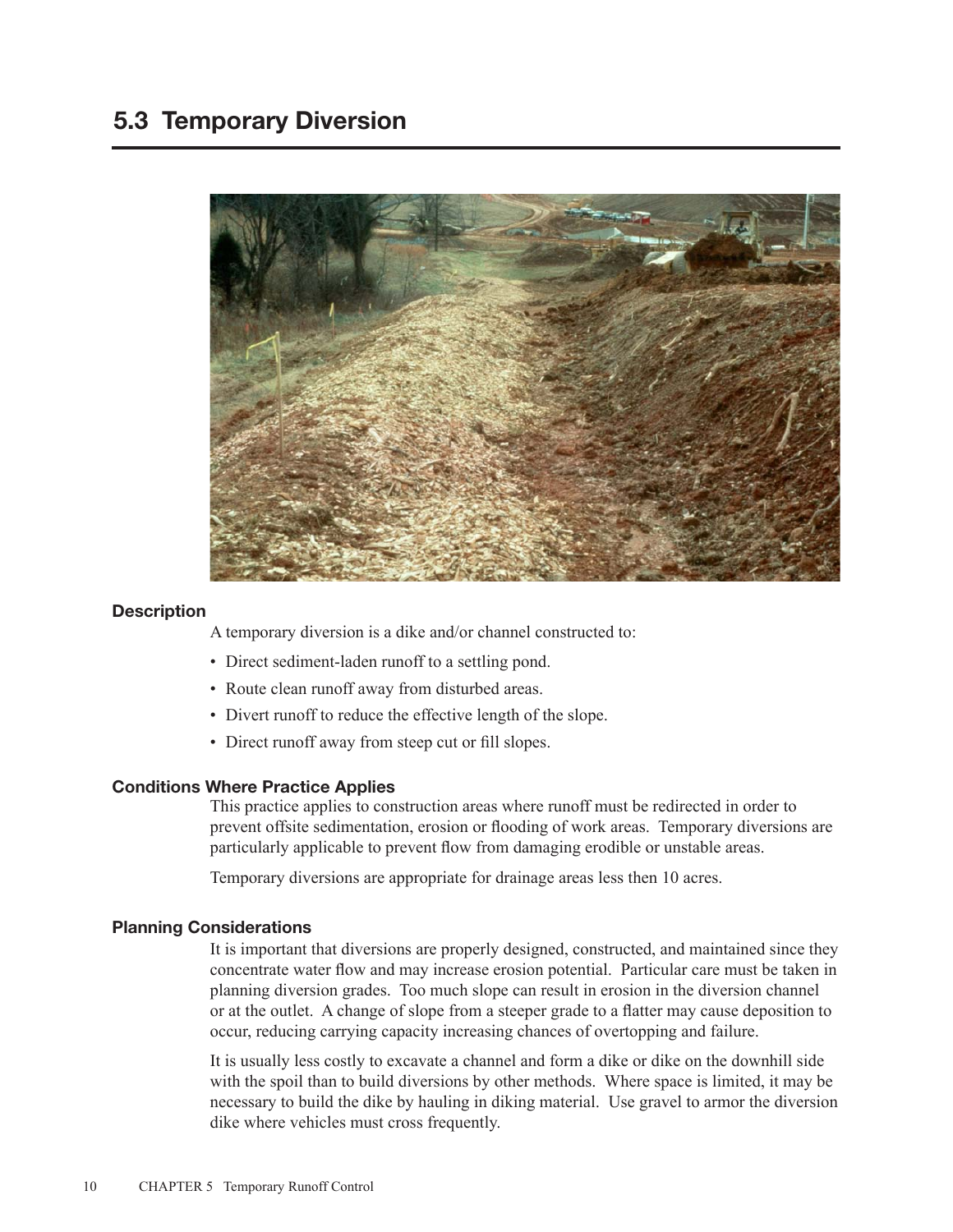Build and stabilize diversions and outlets or downstream sediment facilities before initiating other land-disturbing activities.

These structures generally have a life expectancy of 18 months or less, but can be prolonged with proper maintenance.

*Compare: Temporary Diversion vs. Silt Fence at the perimeter of disturbed areas* Two approaches are commonly used to intercept and treat sediment-laden runoff at the perimeter of disturbed areas: silt fence or diversions that direct runoff to settling ponds. When determining which approach is more appropriate, consider the following:

Table 5.3.1 Temporary Diversion versus Silt Fence comparison.

| <b>Temporary Diversion</b>                     | <b>Silt Fence</b>                                                                    |
|------------------------------------------------|--------------------------------------------------------------------------------------|
| Flows up to 10 acres of drainage area          | Sheet flow from 1/4 acre per 100 feet of<br>fence (see silt fence specification)     |
| Constructed on positive grade to direct runoff | Must follow the contour of the land                                                  |
| Durable and usually low maintenance            | High maintenance                                                                     |
| Easily constructed with earth moving equipment | Labor Intensive                                                                      |
| Requires additional Settling facilities        | <b>Treats Runoff for Sediment</b>                                                    |
| Wider Disturbed area.                          | Requires little space and causes less disturbance around<br>vegetation or structures |

#### Design Criteria

These are provided in the specifications that follow.

#### Operation and Maintenance

Inspect temporary diversions once a week and after every storm event. Immediately remove sediment from the flow area and repair the diversion dike as needed.

Carefully check outlets and make necessary repairs immediately.

When the area protected is permanently stabilized, remove the dike and the channel to blend with the natural ground level and stabilize all disturbed areas with vegetation or other erosion control practice.

Mow grass as needed to maintain flow in channel.

# Common Problems – Suggested Solutions

Sedimentation results in channel grade decreasing or reversing, leading to overtopping – realign or deepen the channel to maintain grade.

Low point in dike where diversion crosses a natural depression results in overtopping of the dike – build up the dike.

Erosion in channel before vegetation is established results in uneven channel grade, may lead to breach of dike---repair channel and install sod or synthetic liner.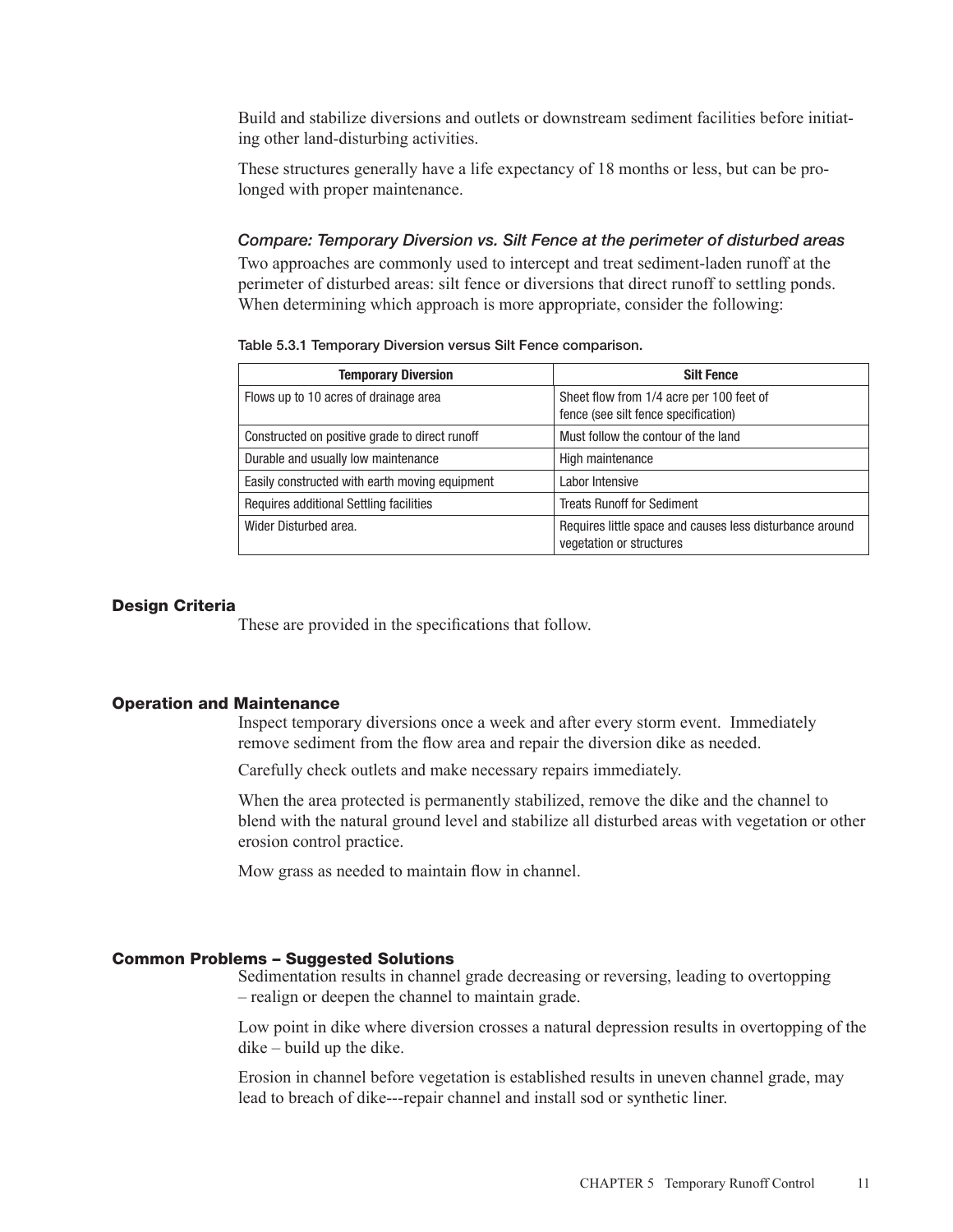If seepage or poor drainage in channel results in poor vegetation establishment, it may be necessary to re-grade in order to create positive drainage or to install subsurface drains or stone channel bottom.

Vehicle crossings result in rutting and increased erosion – maintain the dike height, flatten the side slopes, protect the dike with gravel or hard surface at the crossing point.

Excessive velocity at the outlet results in erosion – install or repair ROCK OUTLET PROTECTION.

Excessive grade in channel results in gully erosion – repairs channel, and install an erosion resistant lining or realign to reduce the grade.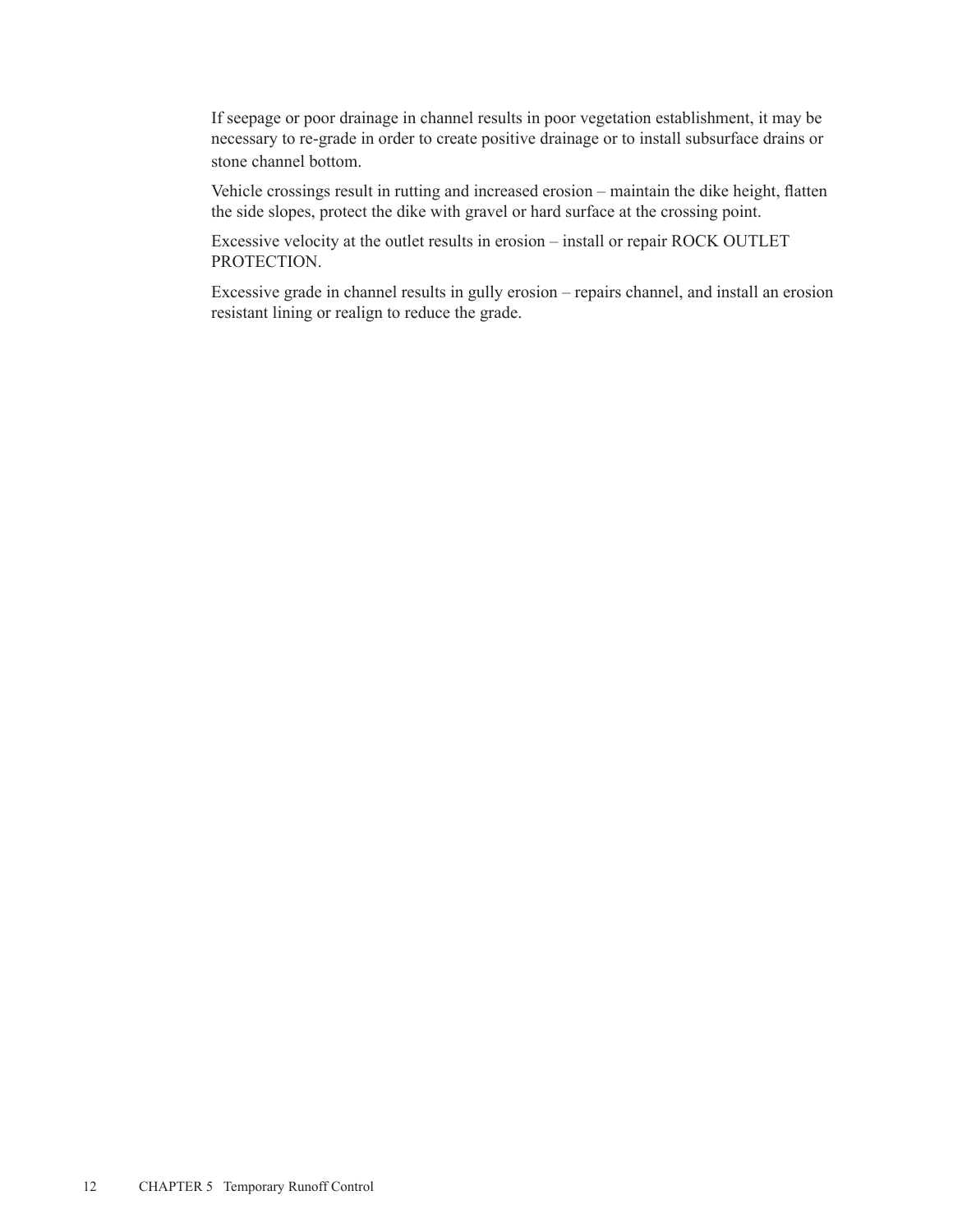# **Specifications** for Temporary Diversion



- 1. Drainage area should not exceed 10 acres. Larger areas require a more extensive design.
- 2. The channel cross section may be parabolic or trapezoidal. Disk the base of the dike before placing fill. Build the dike 10% higher than designed for settlement. The dike shall be compacted by traversing with tracked earth-moving equipment.
- 3. The minimum cross section of the levee or dike will be as follows: (Minimum design freeboard shall be 0.3 foot.) Where construction traffic will cross, the top width may be made wider and the side slopes flatter than specified above.

Table 5.3.2

| Dike Top Width (ft.) |     | Height (ft.)   Side Slopes | <b>Shape</b> |
|----------------------|-----|----------------------------|--------------|
|                      | l.5 | 4.1                        | Trapezoidal  |
|                      | .5  | 2.1                        | Parabolic    |

4. The grade may be variable depending upon the topography, but must have a positive drainage to the outlet and be stabilized to be non-erosive.

Table 5.3.3

| <b>Temporary Diversion Stabilization Treatment</b>                                                                                                                                                                                                           |                |                |                |  |
|--------------------------------------------------------------------------------------------------------------------------------------------------------------------------------------------------------------------------------------------------------------|----------------|----------------|----------------|--|
| <b>Diversion</b><br><b>Slope</b>                                                                                                                                                                                                                             | $< 2$ ac.      | $2 - 5$ ac.    | $5 - 10$ ac.   |  |
| $0 - 3%$                                                                                                                                                                                                                                                     | Seed and Straw | Seed and Straw | Seed and Straw |  |
| $3 - 5%$                                                                                                                                                                                                                                                     | Seed and Straw | Seed and Straw | Matting        |  |
| $5 - 8%$                                                                                                                                                                                                                                                     | Seed and Straw | Matting        | Matting        |  |
| $8 - 20%$                                                                                                                                                                                                                                                    | Seed and Straw | Matting        | Engineered     |  |
| Diversions with steeper slopes or greater drainage areas are<br>Note:<br>beyond the scope of this standard and must be designed for<br>stability. Seed, straw and matting used shall meet the<br>Specifications for Temporary Seeding, Mulching and Matting. |                |                |                |  |

- 5. Outlet runoff onto a stabilized area, into a properly designed waterway, grade stabilization structure, or sediment trapping facility.
- 6. Diversions shall be seeded and mulched in accordance with the requirements in practice standards TEMPORARY SEEDING (or PERMANENT SEEDING) and MULCHING as soon as they are constructed or other suitable stabilization in order to preserve dike height and reduce maintenance.